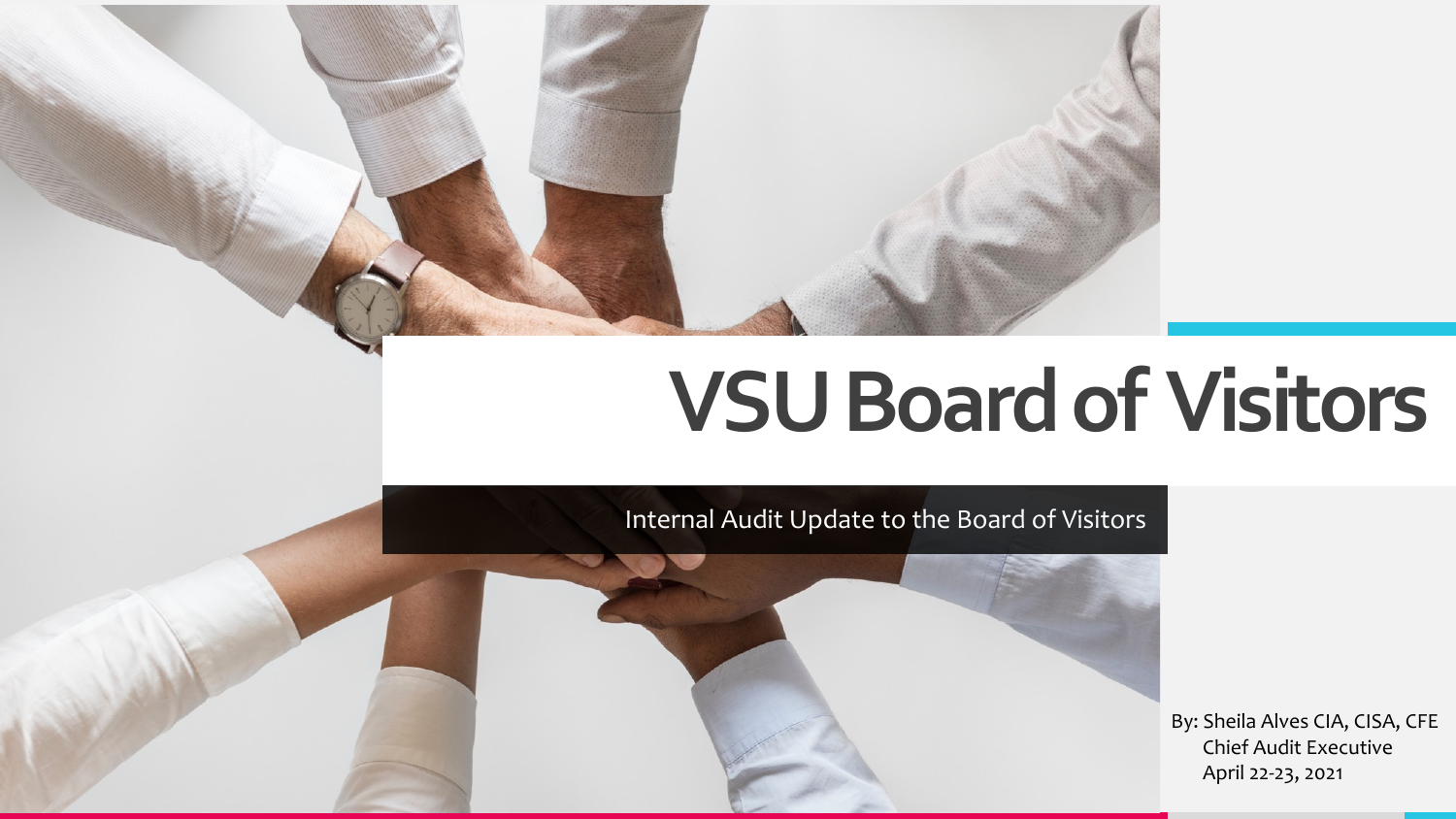## **Agenda**

- Corrective Action Plan Status
- Case Workload
- Audit Plan Status
- Audit Client Survey
- Proposed 2021-2022 Audit Plan
- Audit Charter
- Staffing Plan Update
- Commonwealth Update
- Consulting Services



# **Internal Audit**

Understanding Risk with the Business in Mind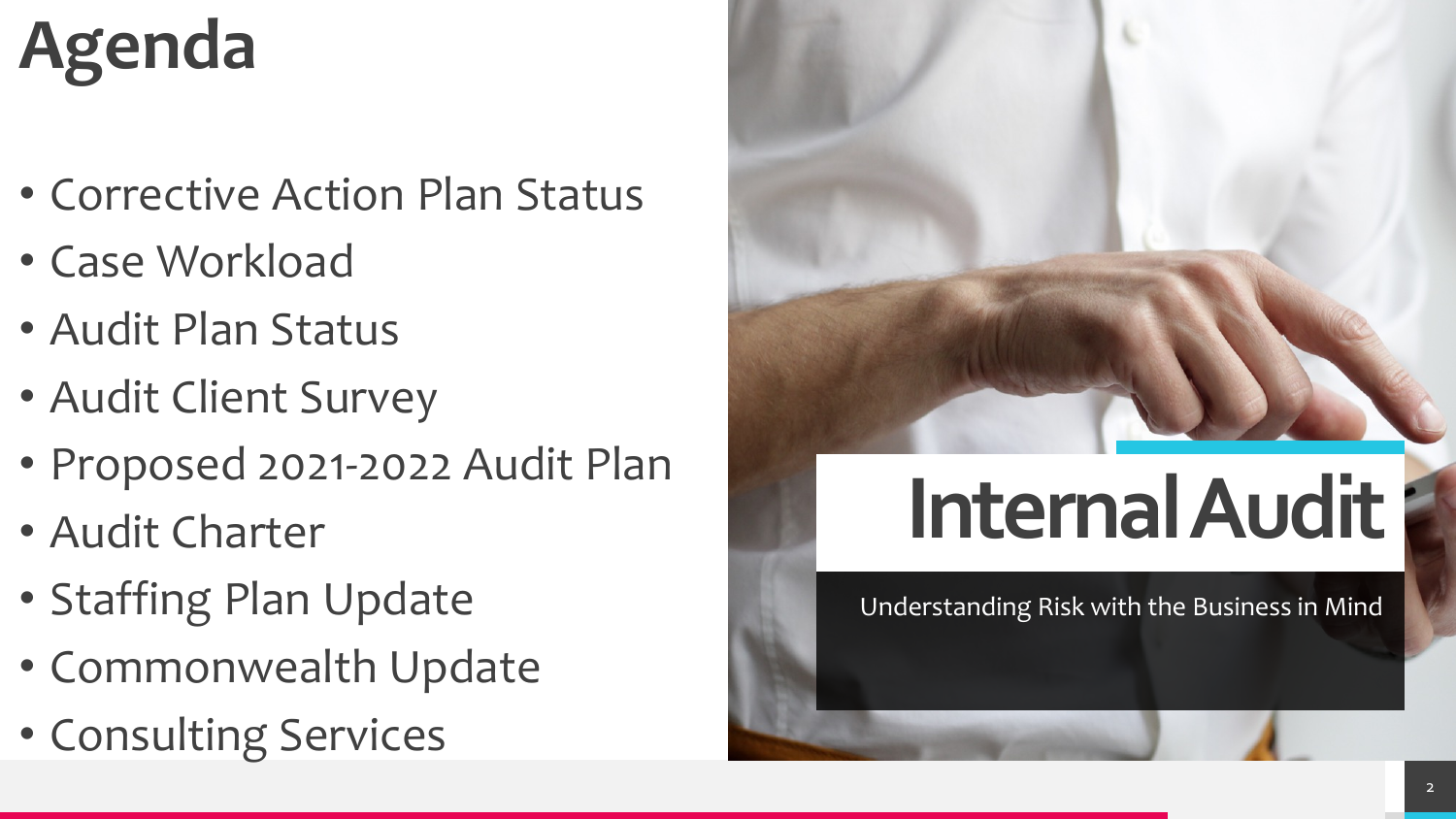# **Corrective Action Plan**

### Quarterly Updates

- Total of Corrective Action Plan Items (57)
- Total of New Items Since last Board Meeting (14)
- Total of Closed Corrective Action Plan Items (2) APA items not verified by Internal Audit (2) Items closed and verified by Internal Audit (0)
- Total of Open Items (55)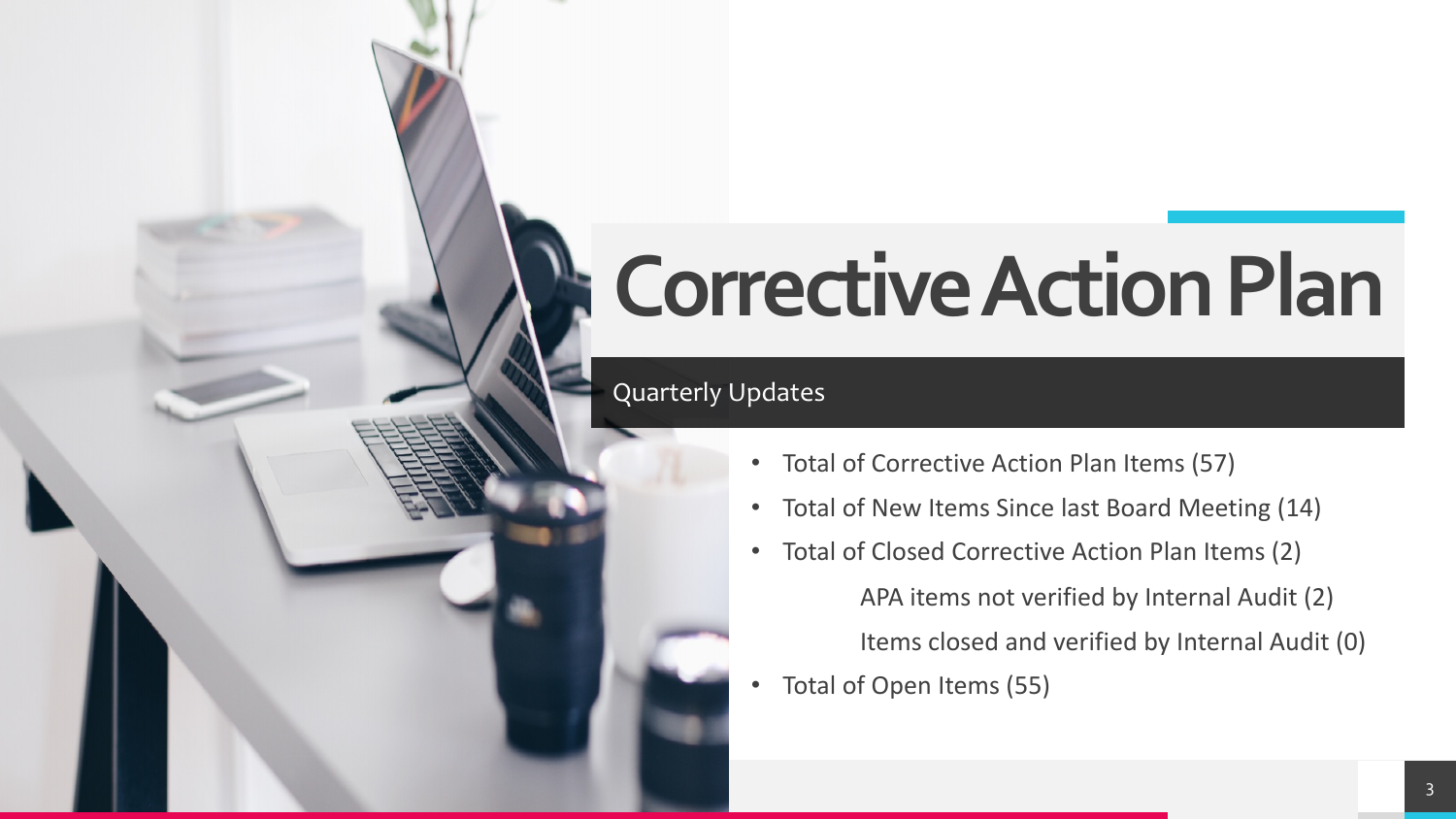## **Corrective Action Plan Distribution**

Based on Risk Categories



#### **Audit Findings by Risk Category**



#### **Audit Findings by Source**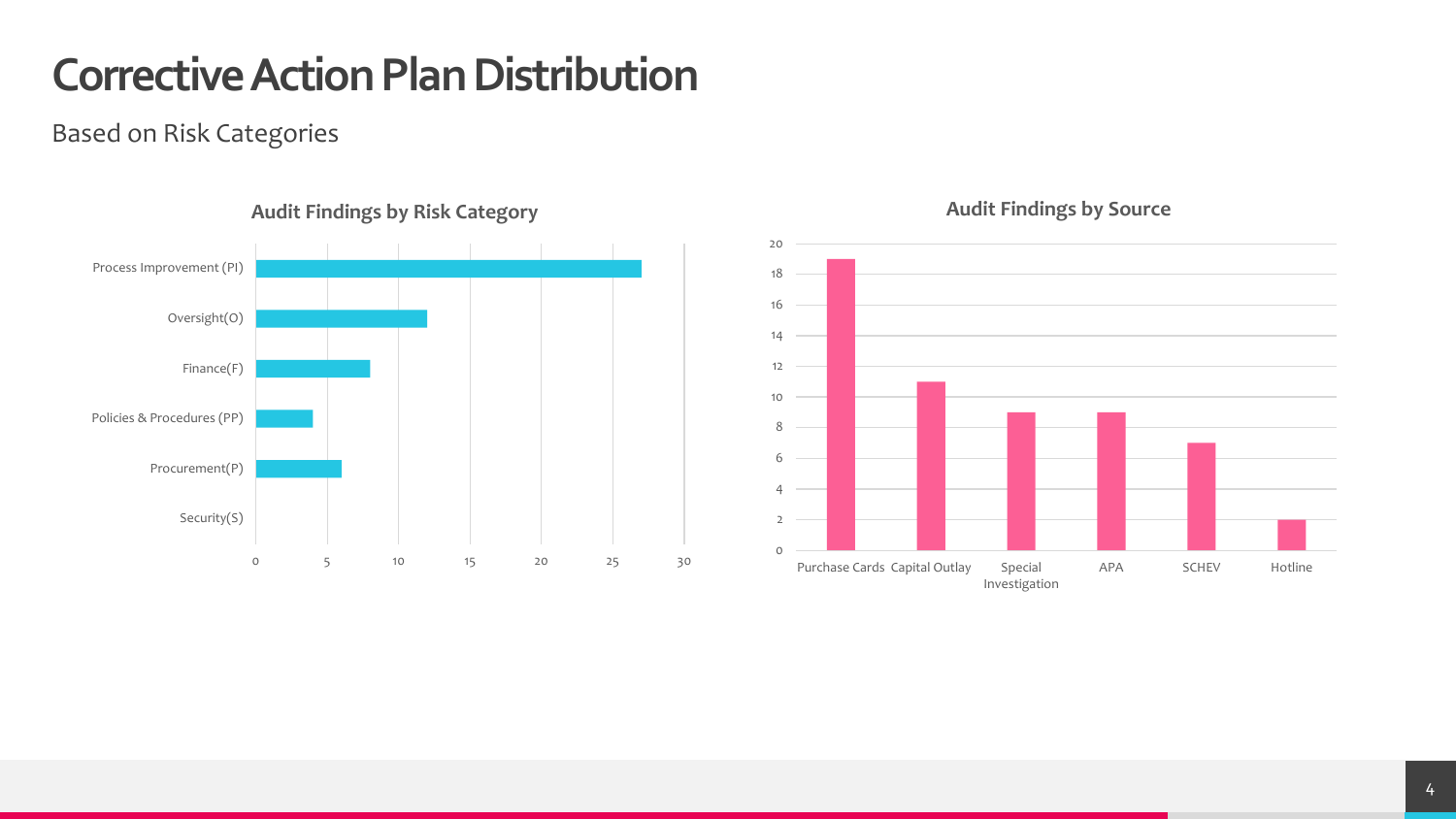## **Corrective Action Plan Aging**

Aging of Open Corrective Action Plan Items



Sole Sourcing/Capital Asset/Stagnant Grant- APA (8) Donor Reconciliation/Contract Management- SP(4) Purchase Charge Card- PC (19) Donor Reconciliation- SI(3) Judicial Hearing/Favoritism Conflict of Interest –SI(2) Student Immunization –SI(2) Capital Outlay (New Items)- CO(11) Vendor Commissions -HL(1) State Council of Higher Education for Virginia (SCHEV(7))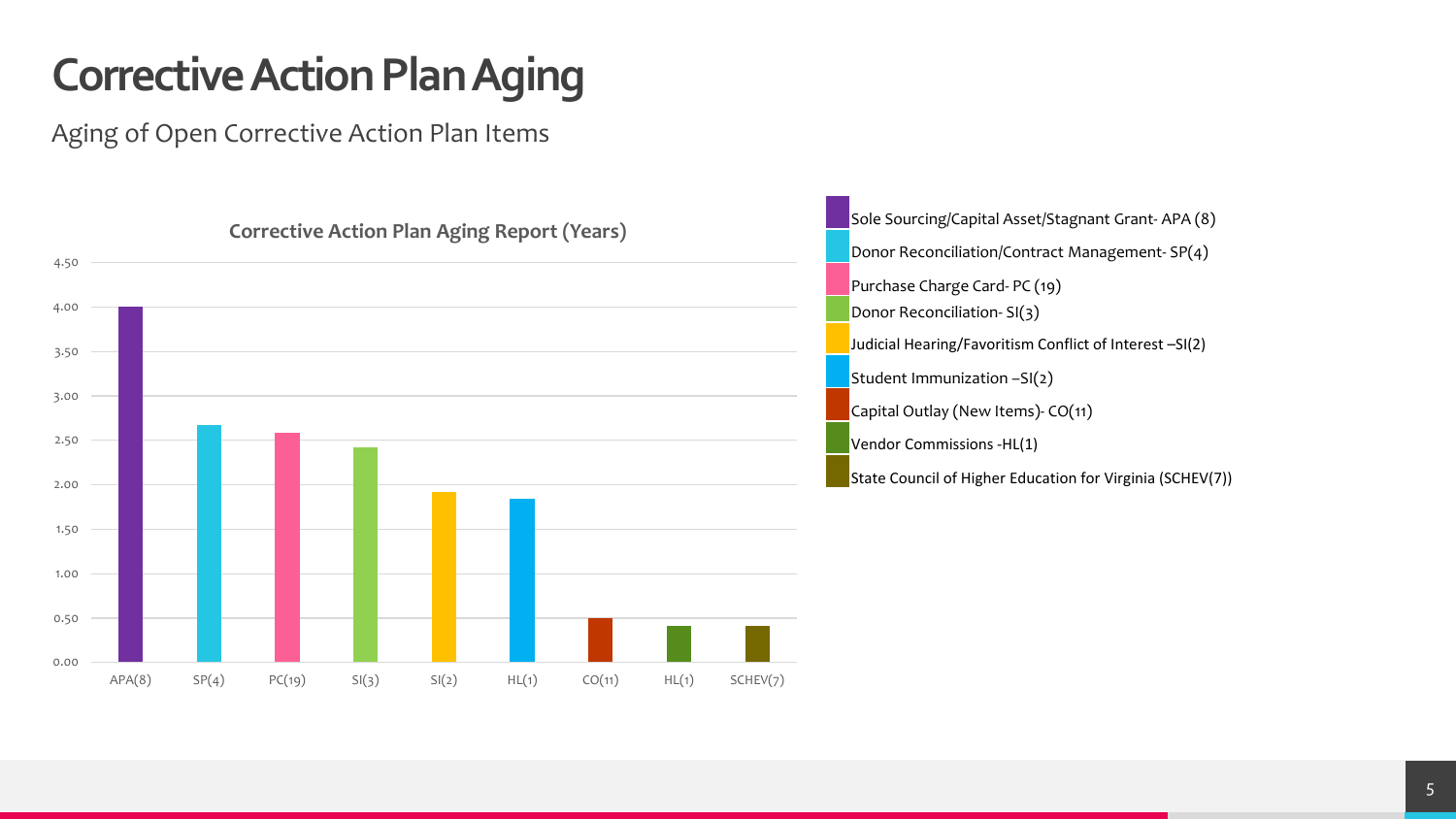# **Case Workload**

### Hotlines and Special Investigations (As of 3/31/2021)

13 cases total

- 0 Hotline cases
- 13 Special Investigations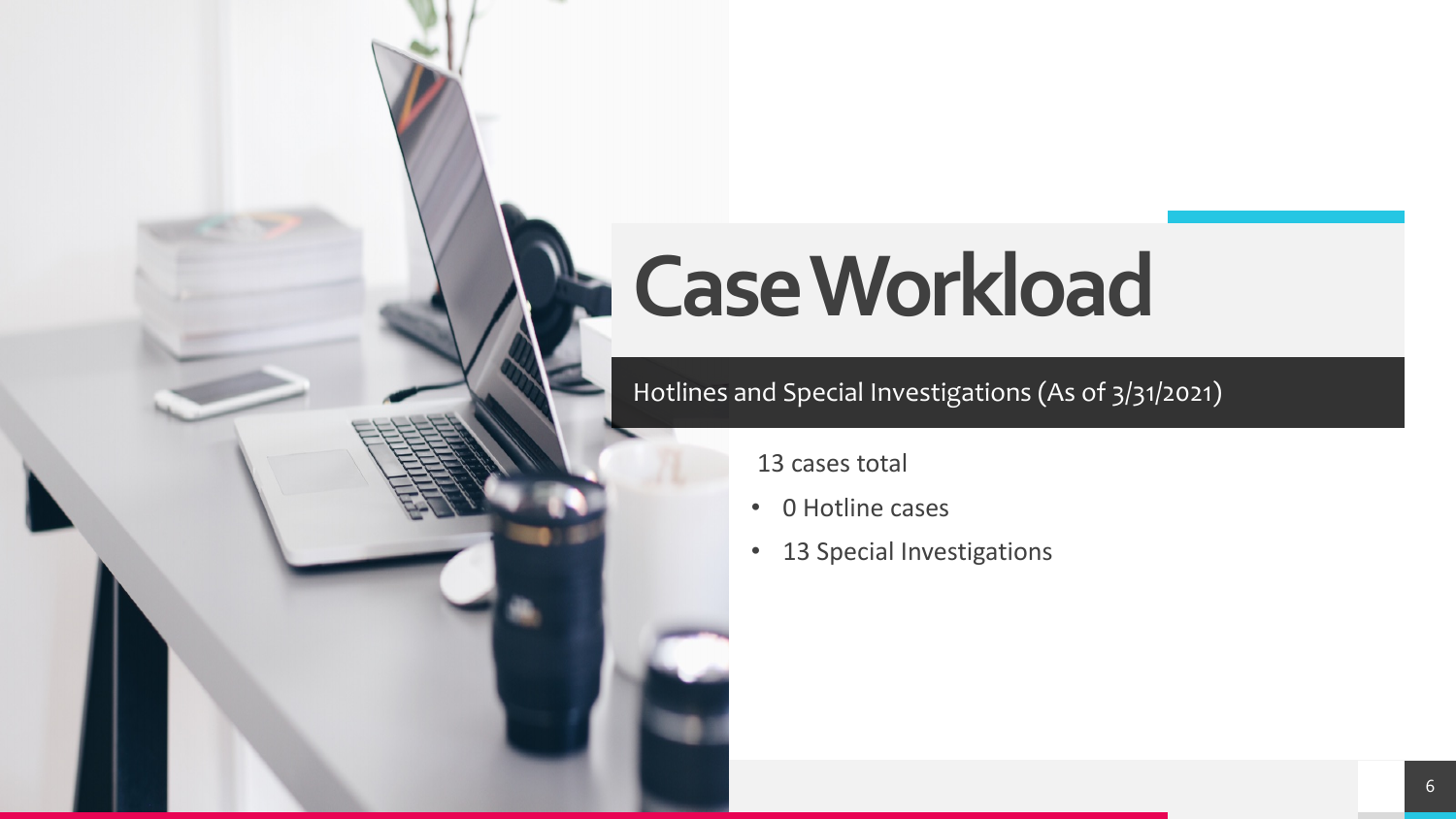### **Hotline and Special Investigation Distribution**



#### **Investigation Workload**

- **Total of 13 Hotlines and Special Investigations**
- **13 Special Investigations**
- **0 Hotline Investigations**

#### **\*Note: Tracking Special Investigations began in 2018**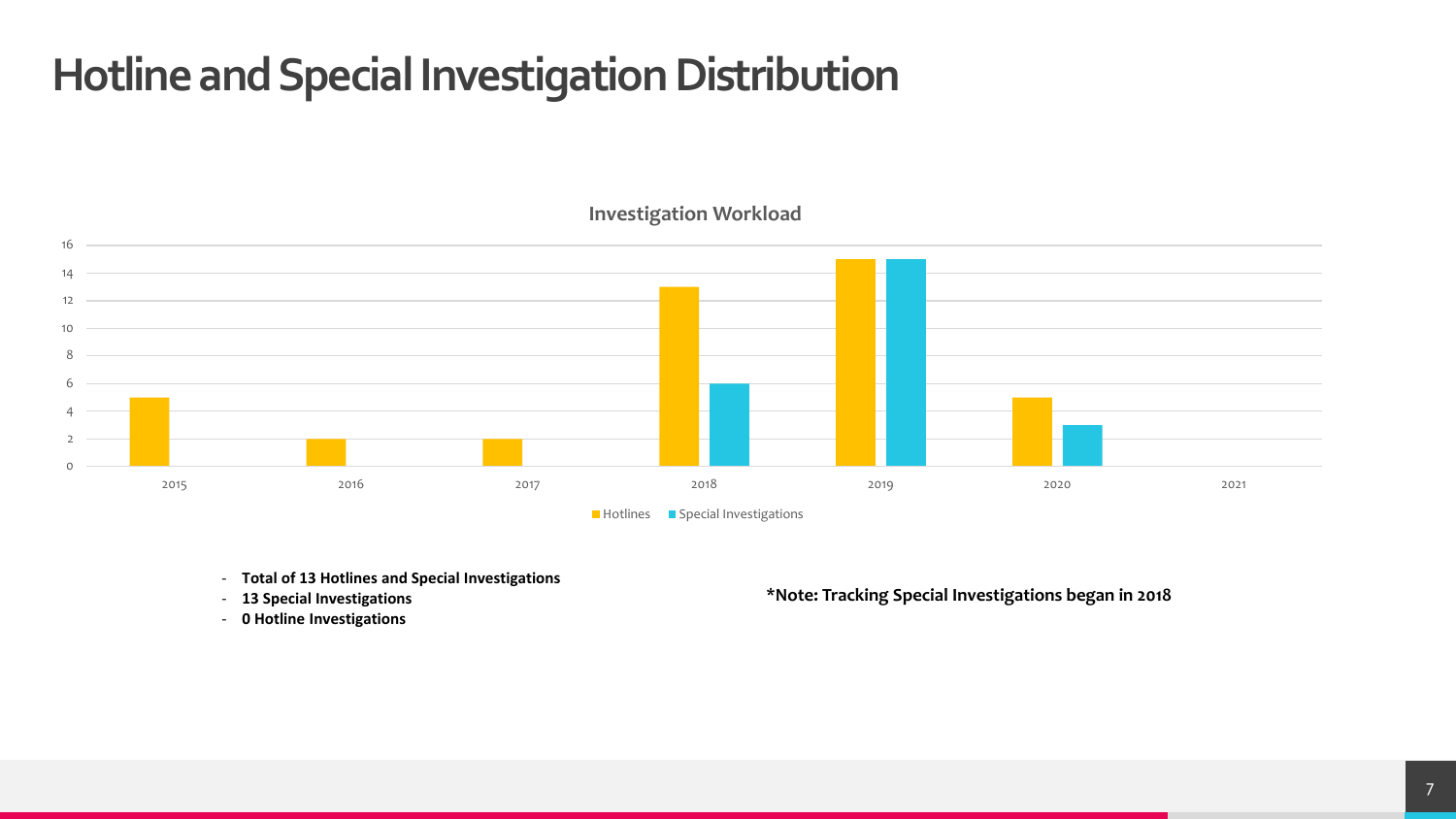# **Hotline Status**

### Hotline Investigation Breakdown

0 cases total

- 0 cases are closed
- 0 cases were screened-out
- 0 cases are open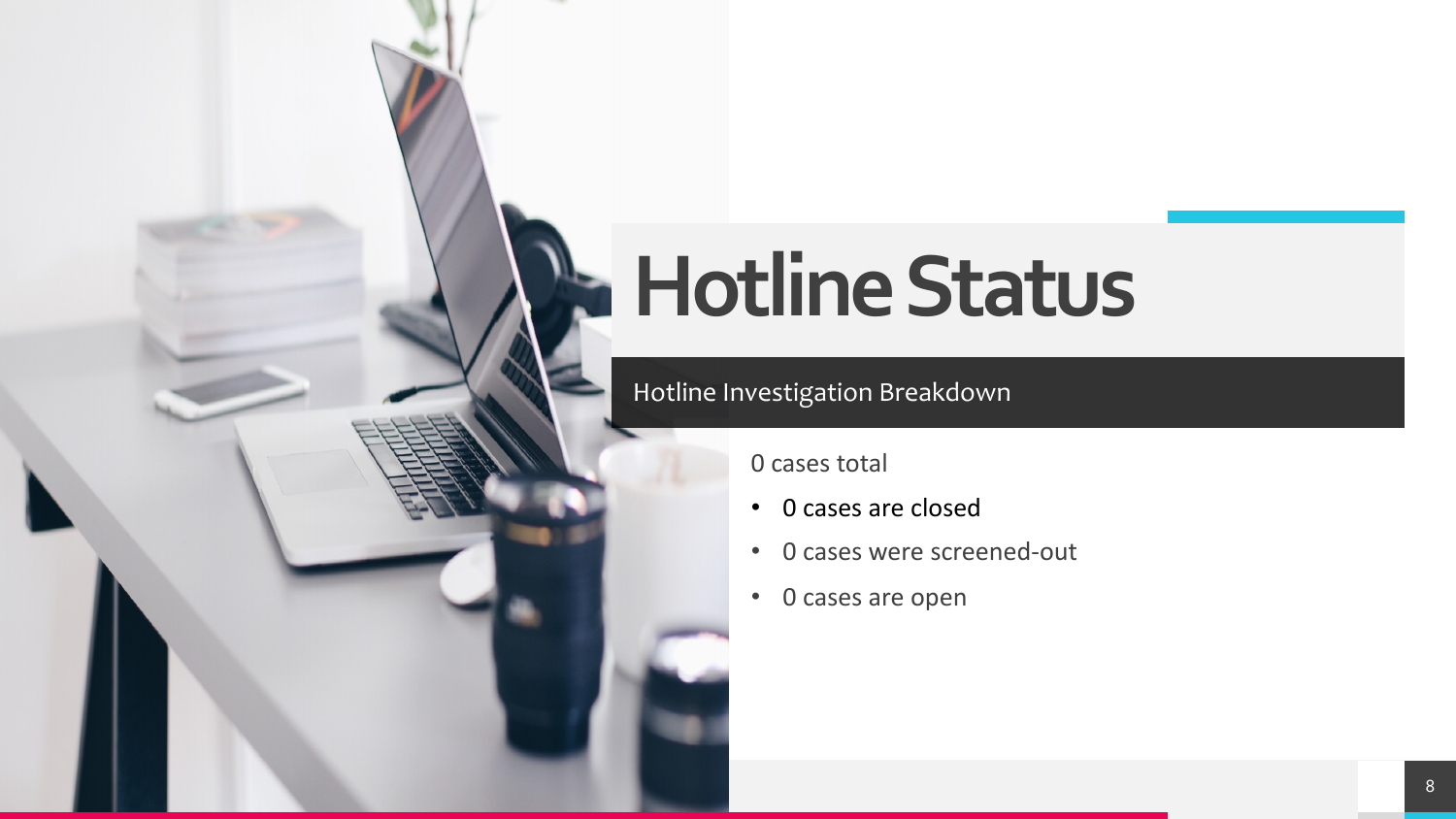## **Historical View of Hotlines**

Number of cases assigned



**Completed Hotlines**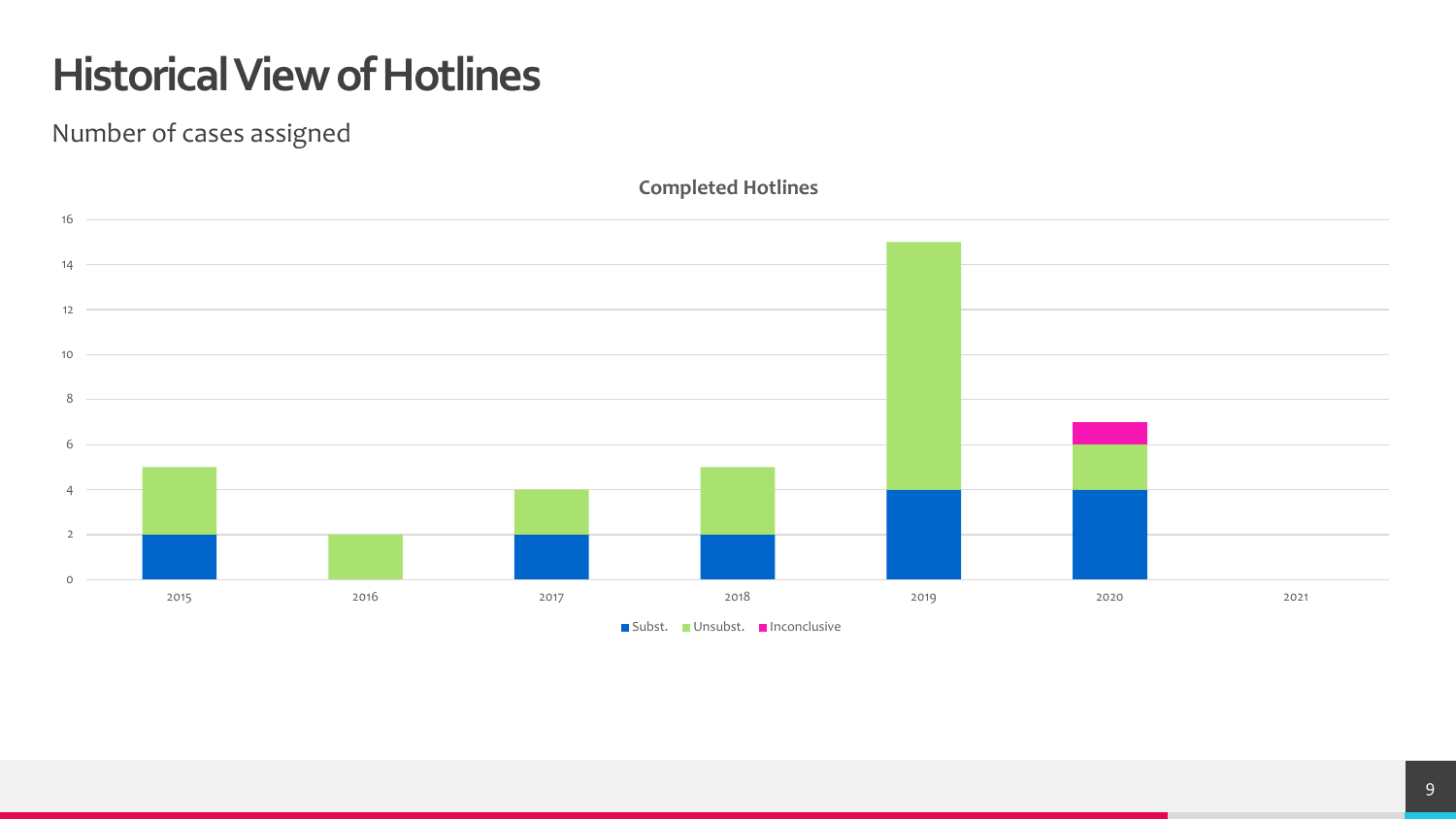## **Special Investigation Status**

### Special Investigation Breakdown

13 cases total

- 0 cases are closed
- 0 Screened-out
- 0 Referred
- 13 cases are open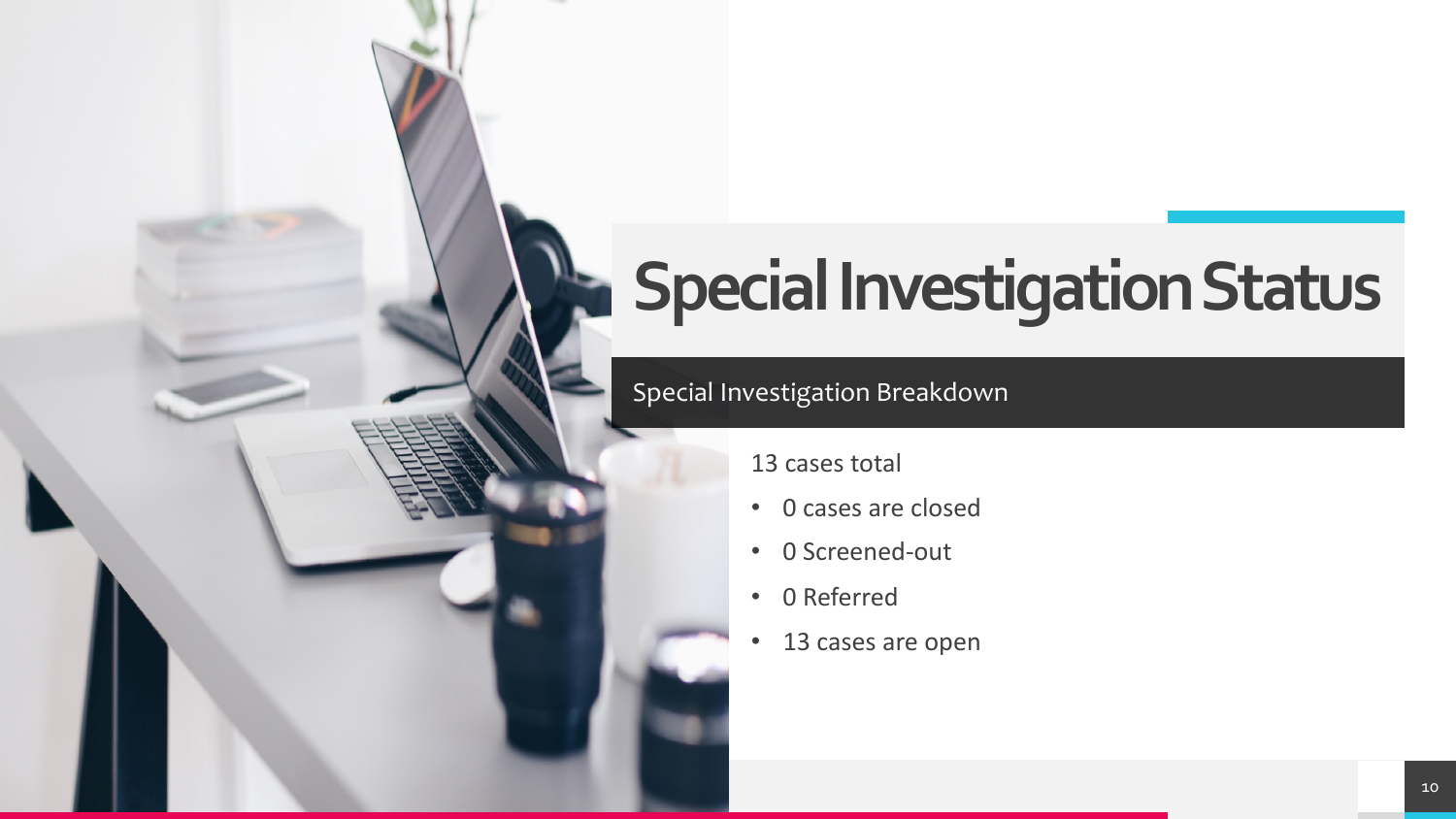## **Historical View of Special Investigations**

Number of cases completed.



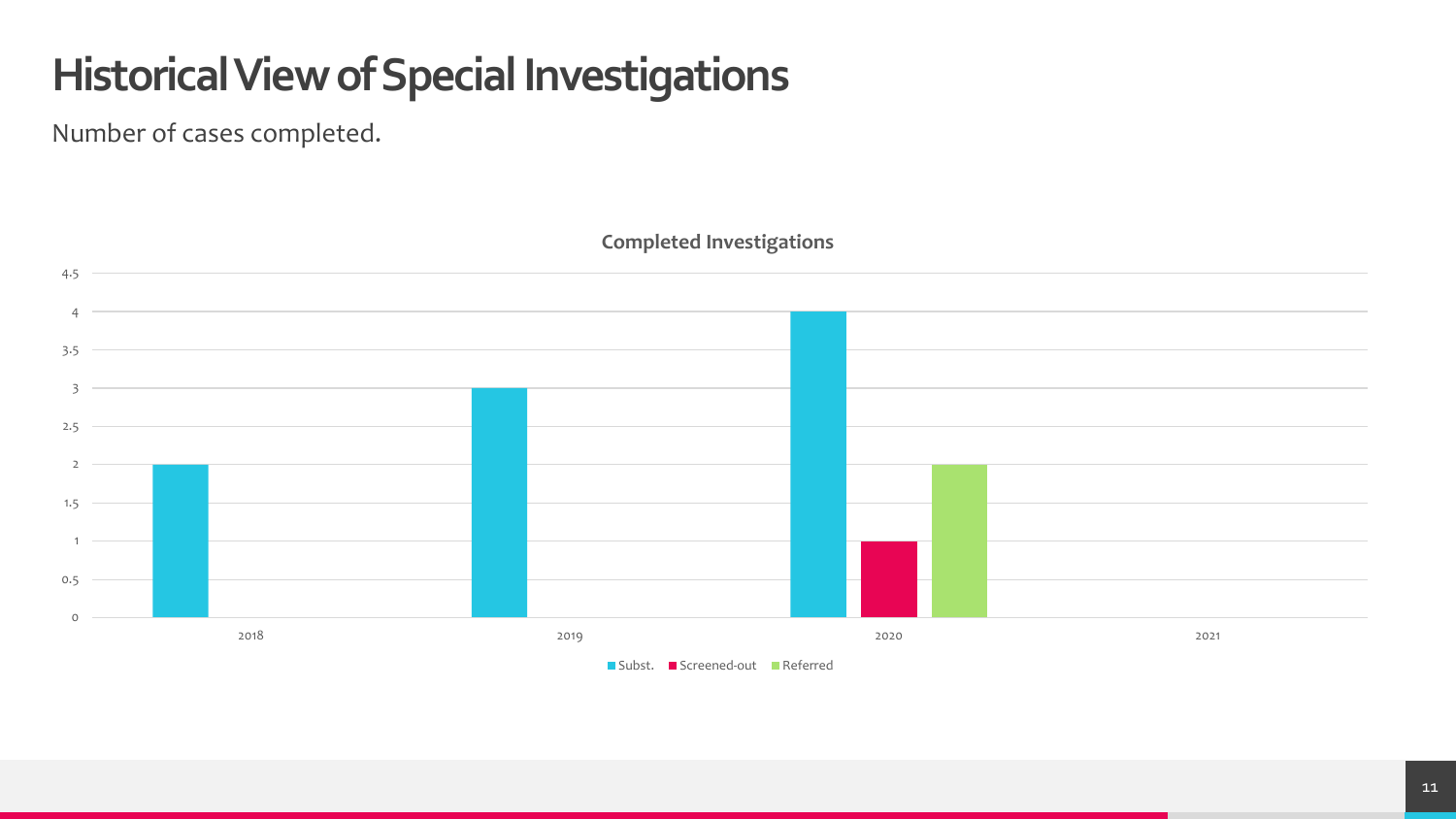## **Audit Plan Status**

### Workload

- Commissions Report/Reconciliation (Completed)
- University Grants (Report Review Phase)
- Enrollment (Started)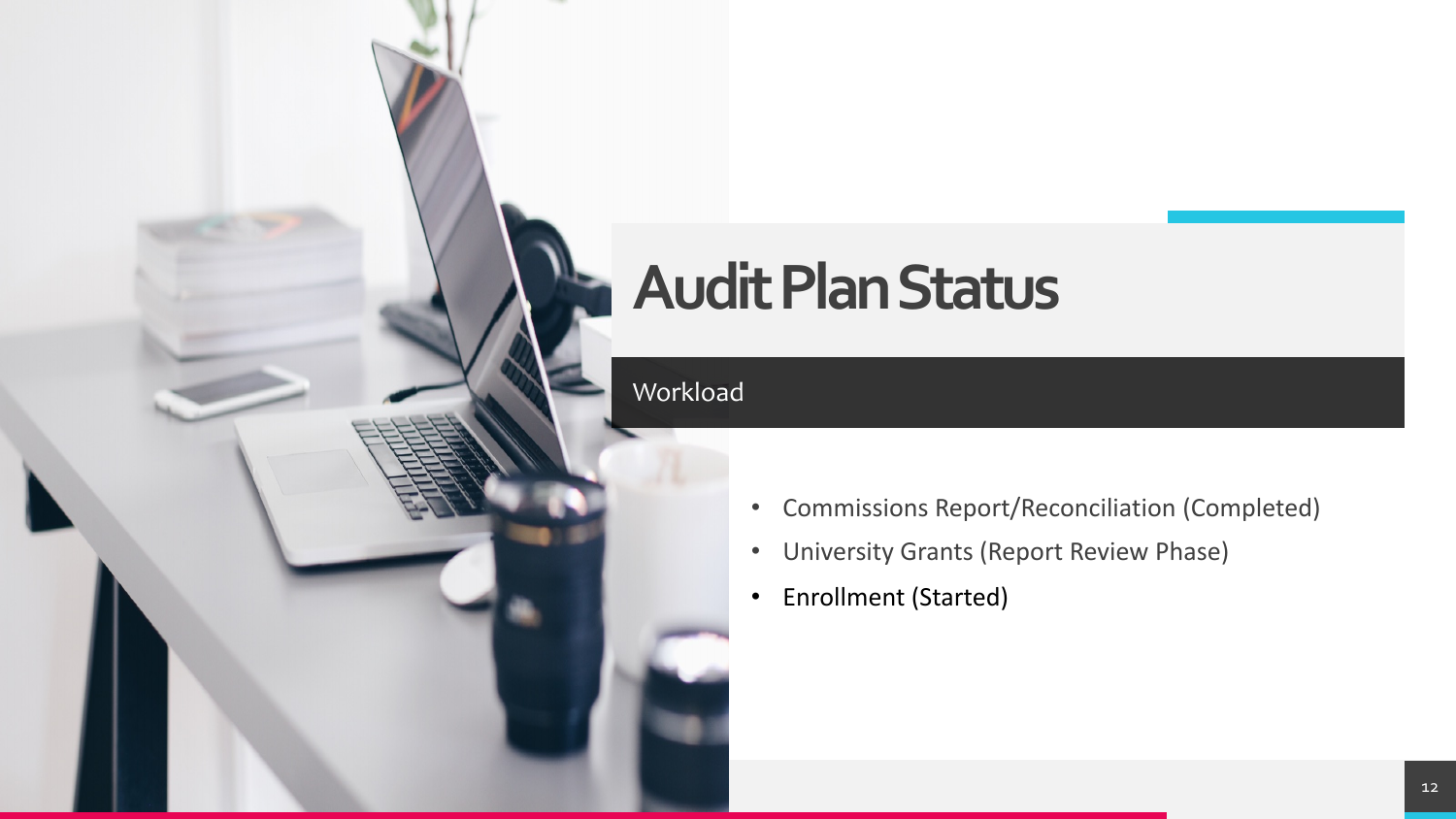## **Proposed Audit Plan**

### Proposed 2021-2022 Audit Plan

- Completed Risk Assessment
- Updated Plan (See Provided in Audit Package)
- Resolution to Approve Audit Plan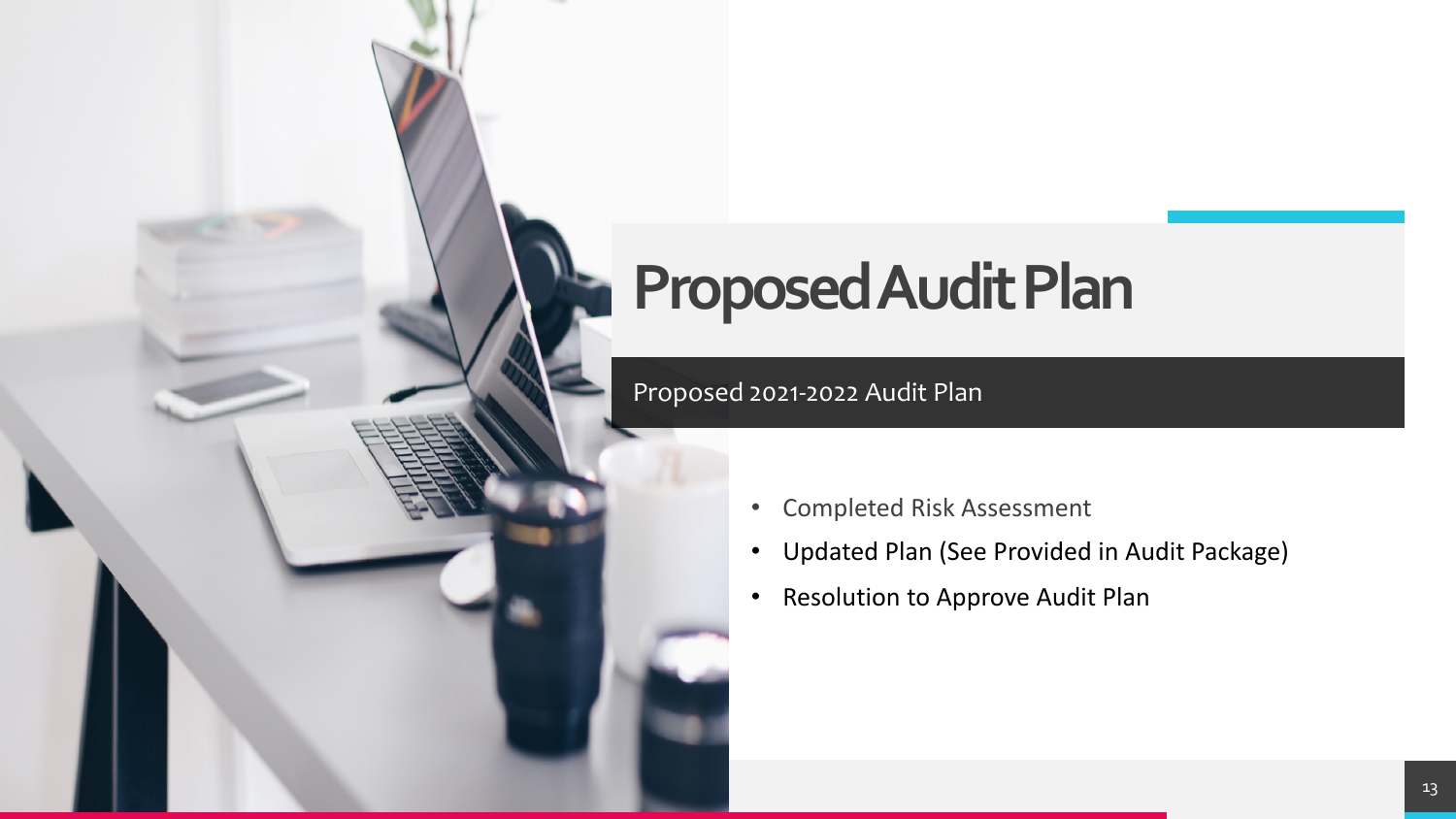## **Audit Charter**

Annual Approval According to Audit Standards

- Annual Presentation and Approval
- Based Strictly on Institute of Internal Audit Standards
- Basic Coverage to provide Insight to the Board of Visitors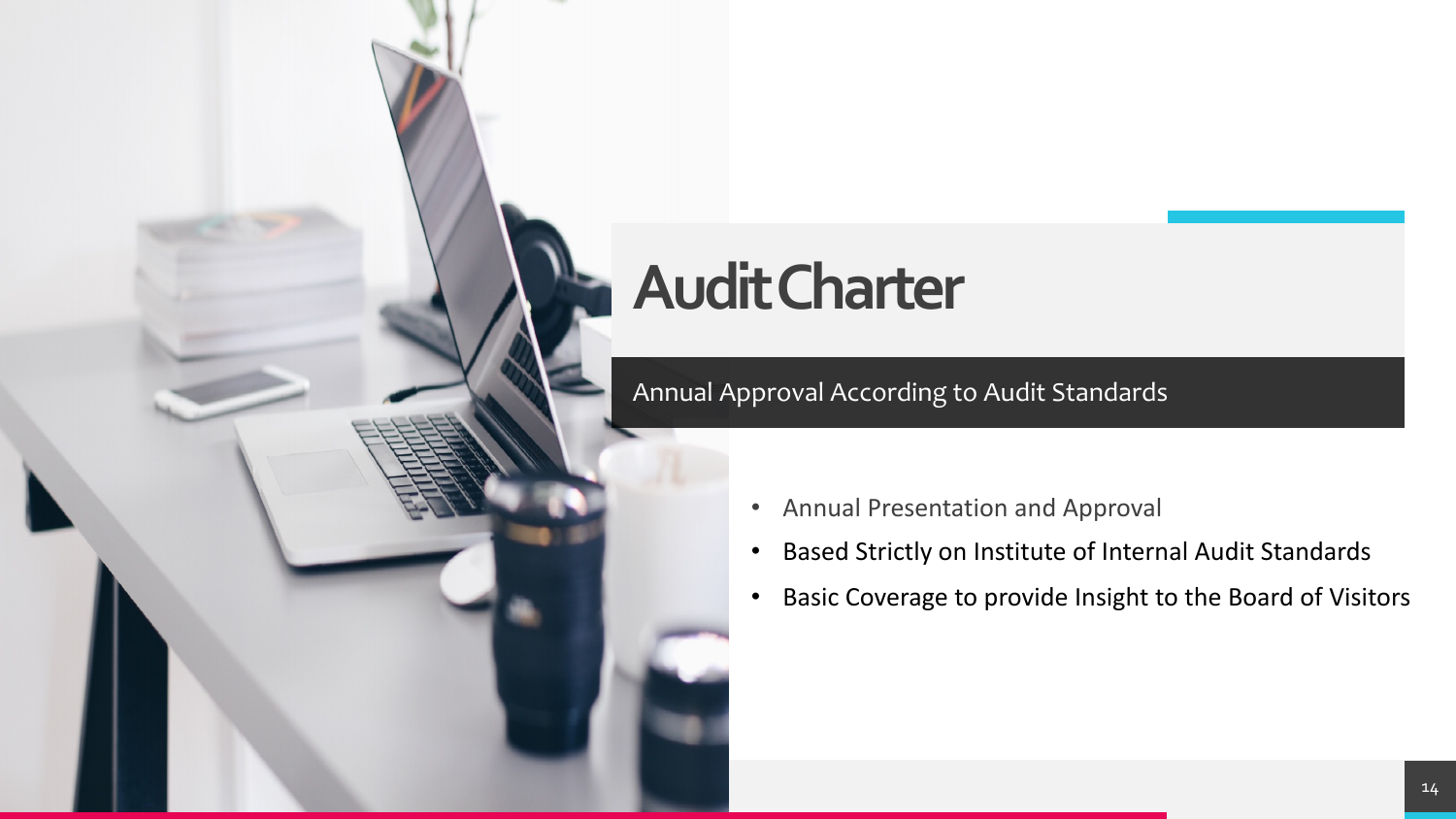## **Audit Survey**

Workload

• Feedback from management in Capital Outlay Area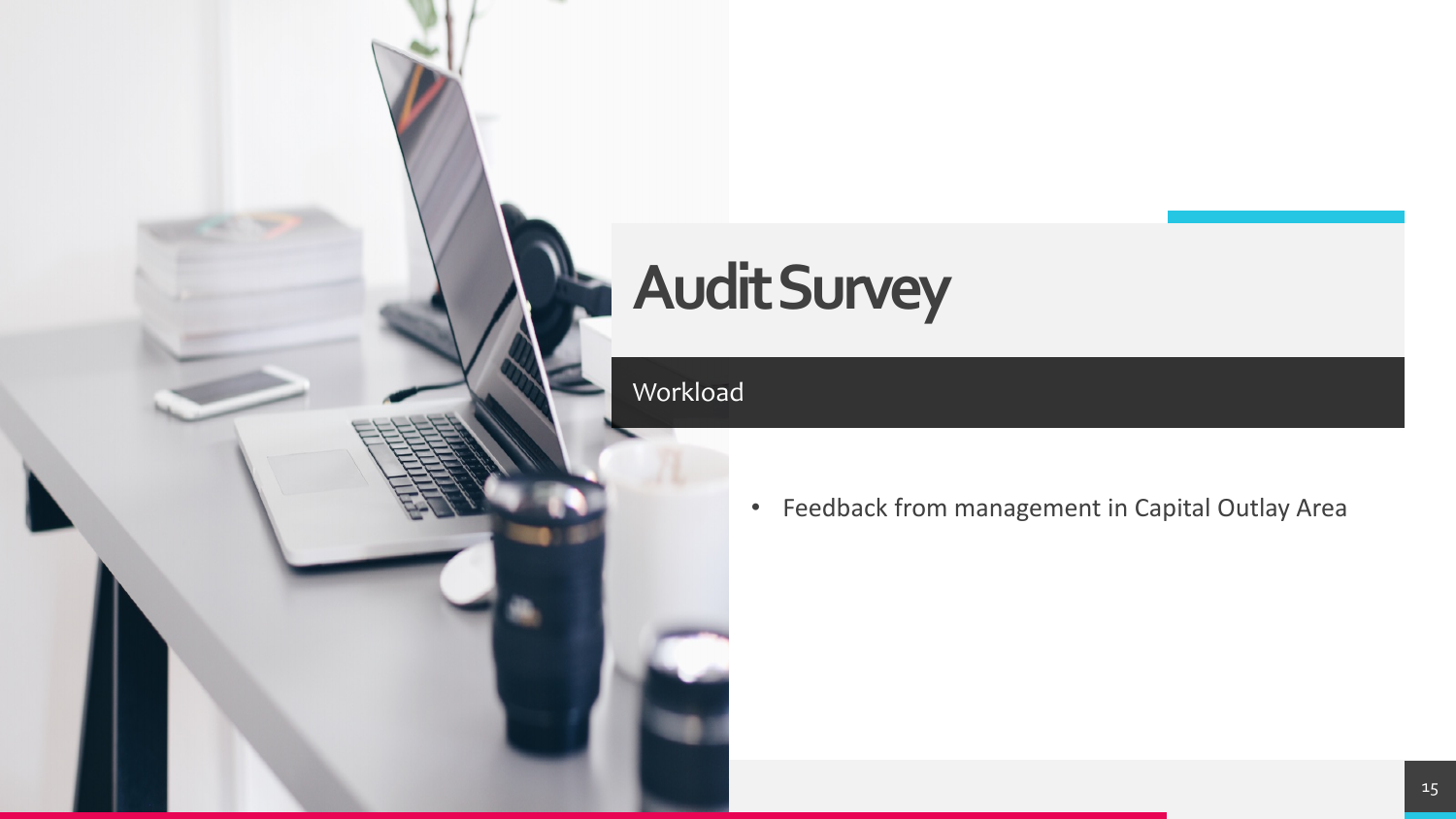## **Audit Client Survey (Feedback) –Measuring Services Provided**

The information below is based on feedback from Capital Outlay Audit Management. (Derived from 11 questions)



**Audit Services Attributes**



**General feedback**: The business area felt we did not communicate how long it would take.

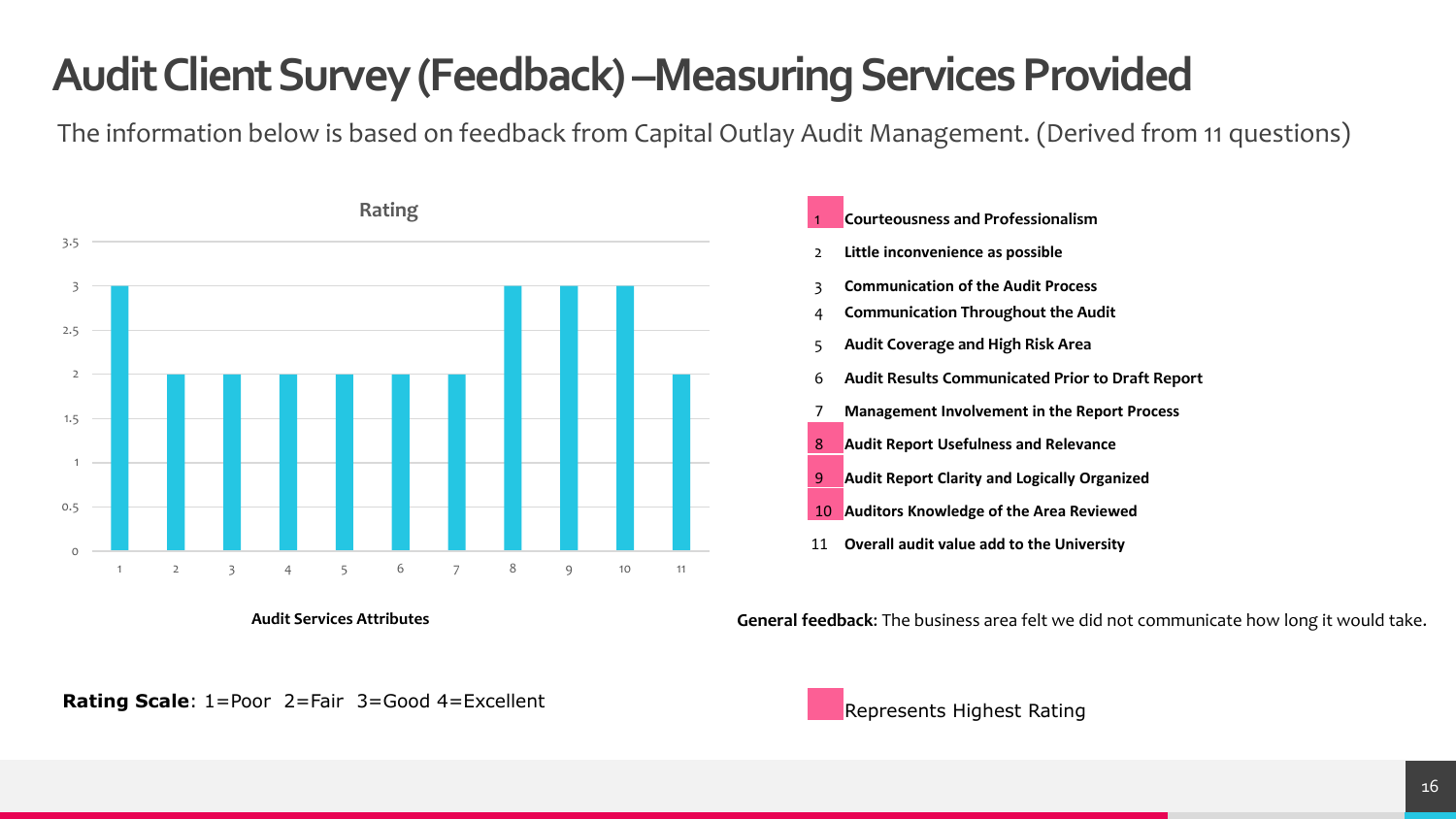## **Audit Staffing Plan**

#### Workload

- Assessing resource priorities to efficiently operate
- Making Preparations to Hire an Additional Employee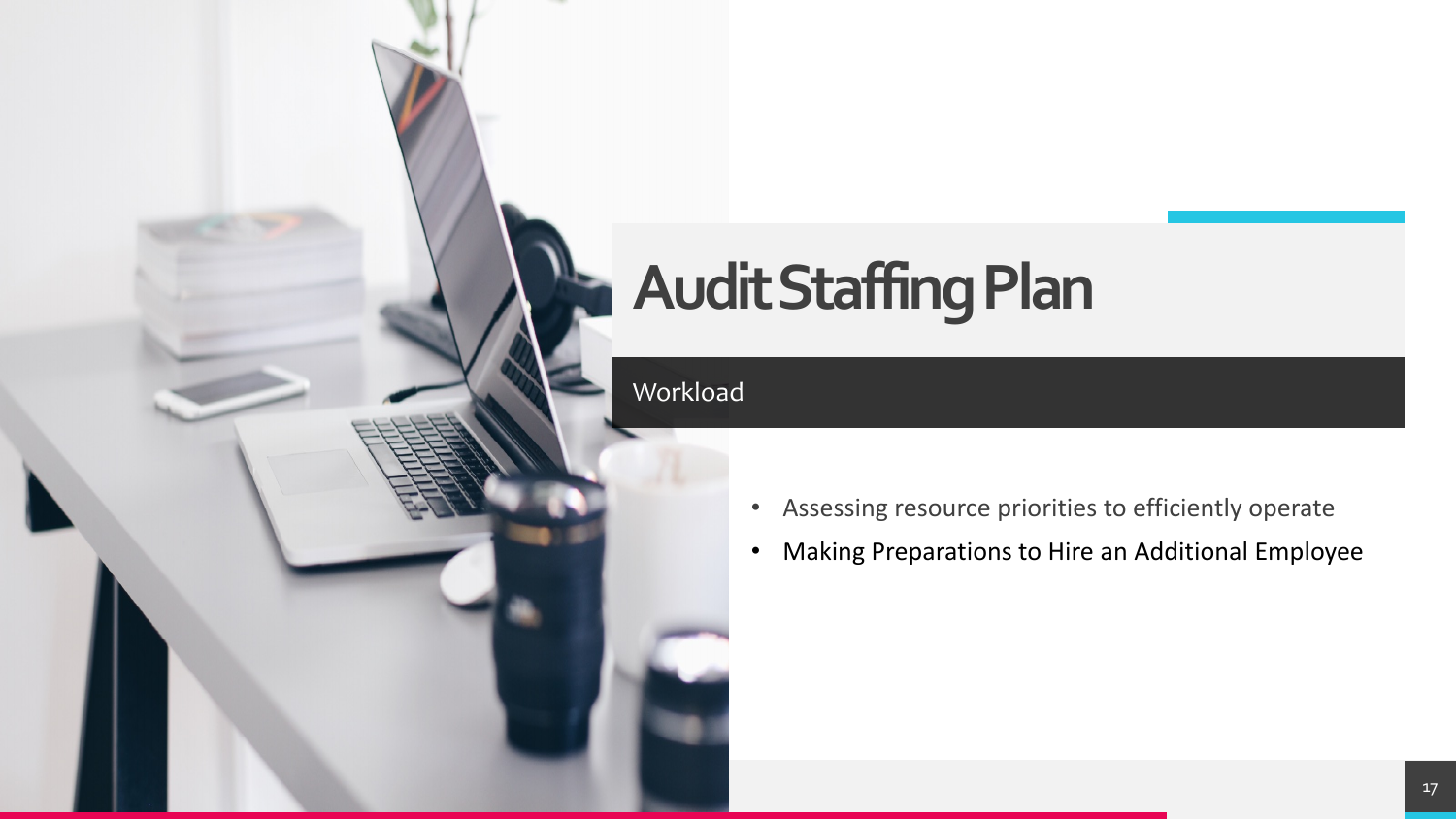## **Commonwealth Activities**

### Networking with Chief Executive Auditors (CAE)

- Office of the State Inspector General's State Update
- Colleges & University Auditors of Virginia Spring Meeting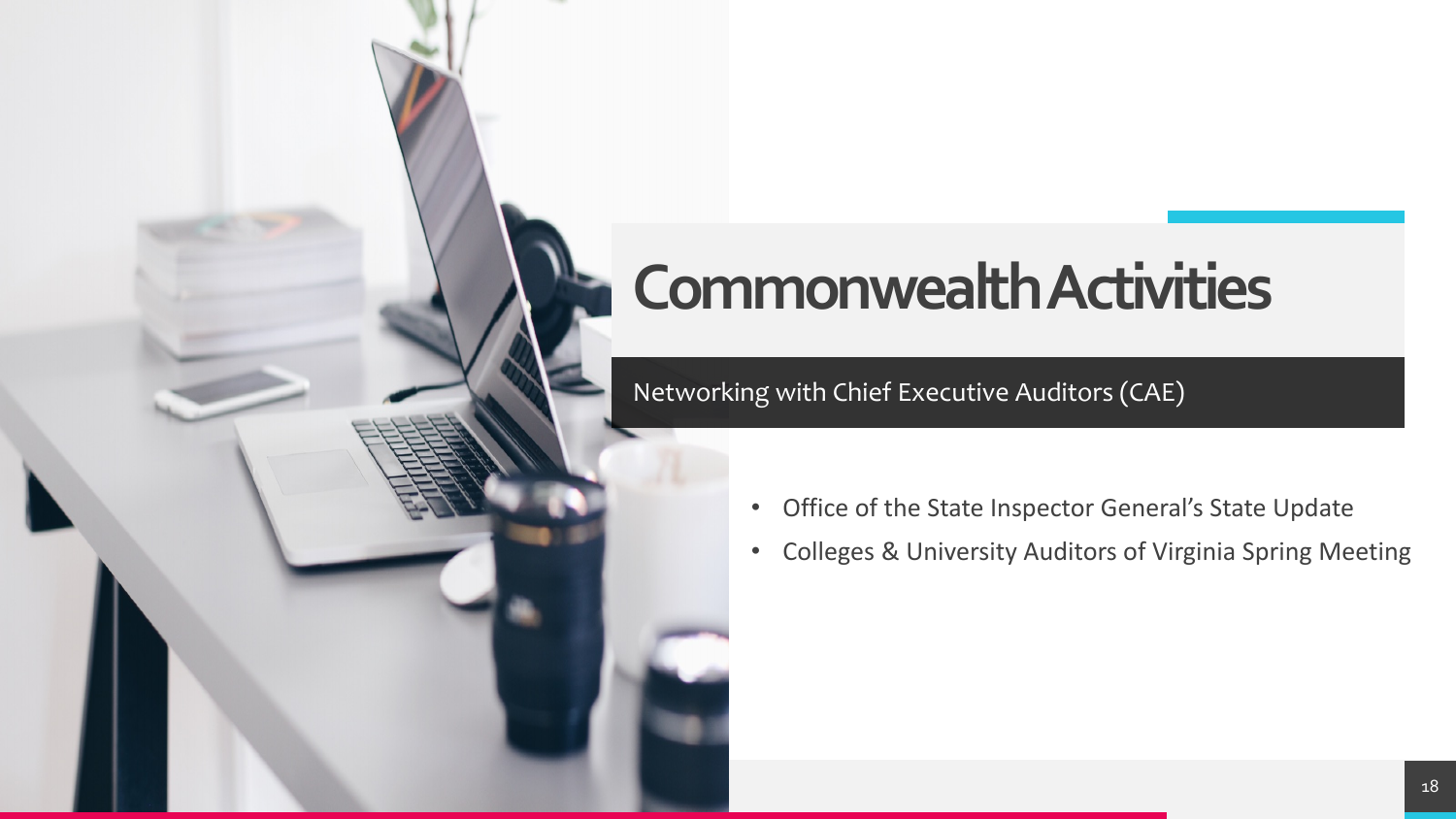# **Consulting Services**

#### Workload

- Bursar's Office Process Improvement
- Finance/Procurement Allocations and Budget
- Accounts Receivable Process Improvement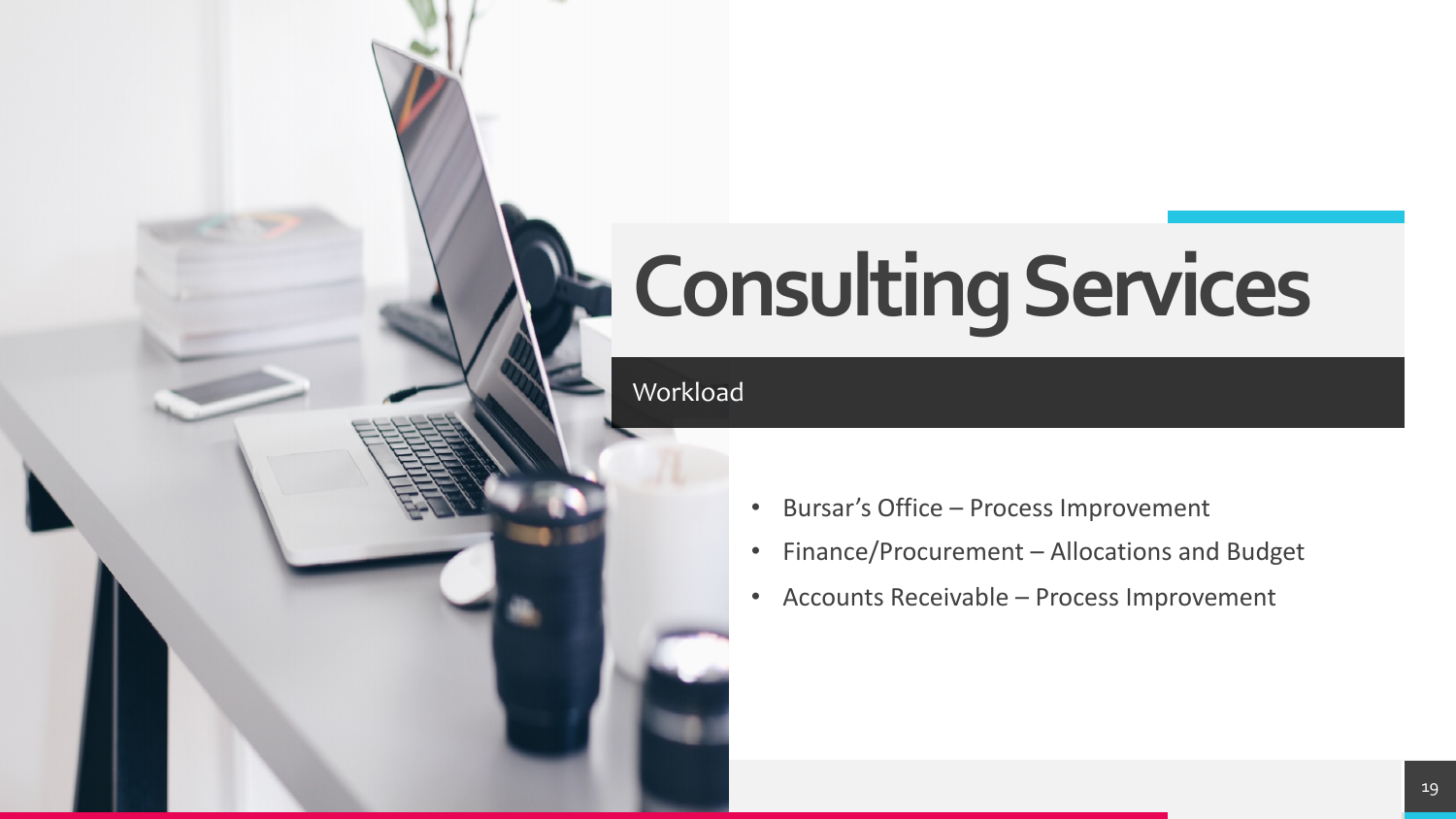# **Closed Session Items**

### Results of other Internal Audit Reviews and Investigations

• Annual Closed Session with CAE and Board of Visitors.